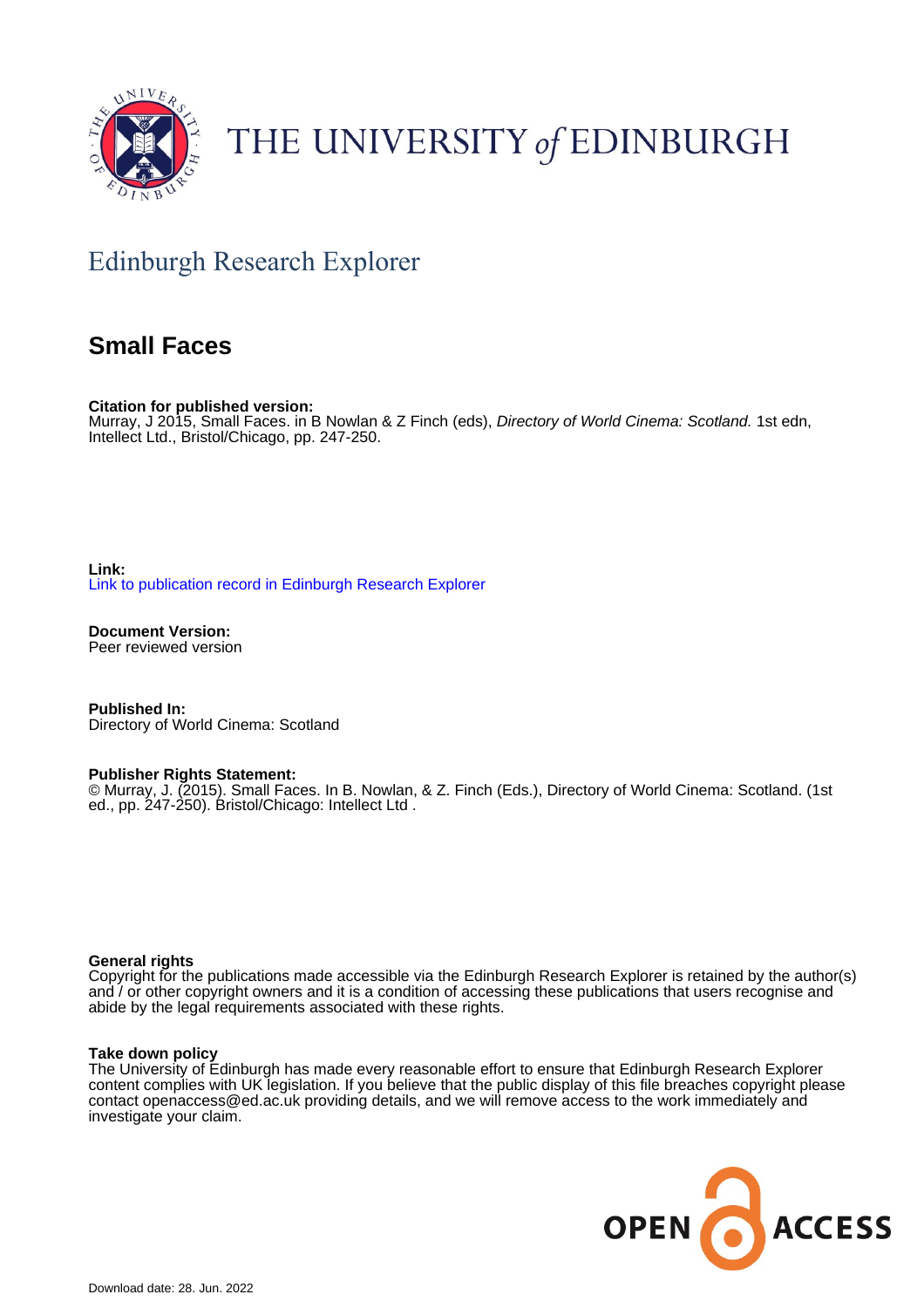Title: *Small Faces* Country of Origin: UK Year: 1996 Language: English Production Companies: Billy MacKinnon, BBC Films, Skyline, Glasgow Film Fund Filming Location: Glasgow Director: Gillies MacKinnon Producers: Steve Clark-Hall, Billy MacKinnon Screenwriters: Gillies MacKinnon, Billy MacKinnon Cinematographer: John de Borman Art Director: Pat Campbell Editor: Scott Thomas Runtime: 108 minutes Cast (Starring): Iain Robertson, Joe McFadden, Steven Duffy

**Synopsis:** Alan, Bobby, and Lex are three teenage brothers growing up in late-1960s Glasgow. Each young man has a very different relationship to the notoriously violent youth gang culture that influenced the collective life of the city during this period. Bobby, the eldest of the siblings, is both the most dangerous *and* endangered of the three in this regard. An emotionally scarred, illiterate school drop-out, he has found a tenuous measure of identify and self-respect through acting as second-in-command of the Glen, the teenage gang associated with the part of Glasgow in which the brothers live. Middle brother Alan, by contrast, is a studious, sensitive, and creatively gifted scholar bound for an undergraduate place at the city's prestigious Art School. Lex, the youngest of the trio, bridges the two poles that his brothers personify, possessing something of Alan's artistic curiosity and talent but also prone to the kind of violent unpredictability that afflicts Bobby. When Lex inadvertently starts a feud with a neighbouring gang (an air pistol round that the boy fires hits that group's leader in the face), the consequences for the siblings vary markedly. Bobby is stabbed and killed by members of the rival gang; Alan is compelled to act temporarily as a kind of war artist for the Glen, but manages to extricate himself unscathed and so begin his art school studies; Lex appears to learn the error of his ways and readies himself to devote the remainder of his adolescence to honing his nascent artistic talents.

**Critique:** It is no accident that *Small Faces* begins and ends with scenes of Lex, the film's central character, hard at work drawing. Siblings Gillies and Bobby MacKinnon's autobiographical account of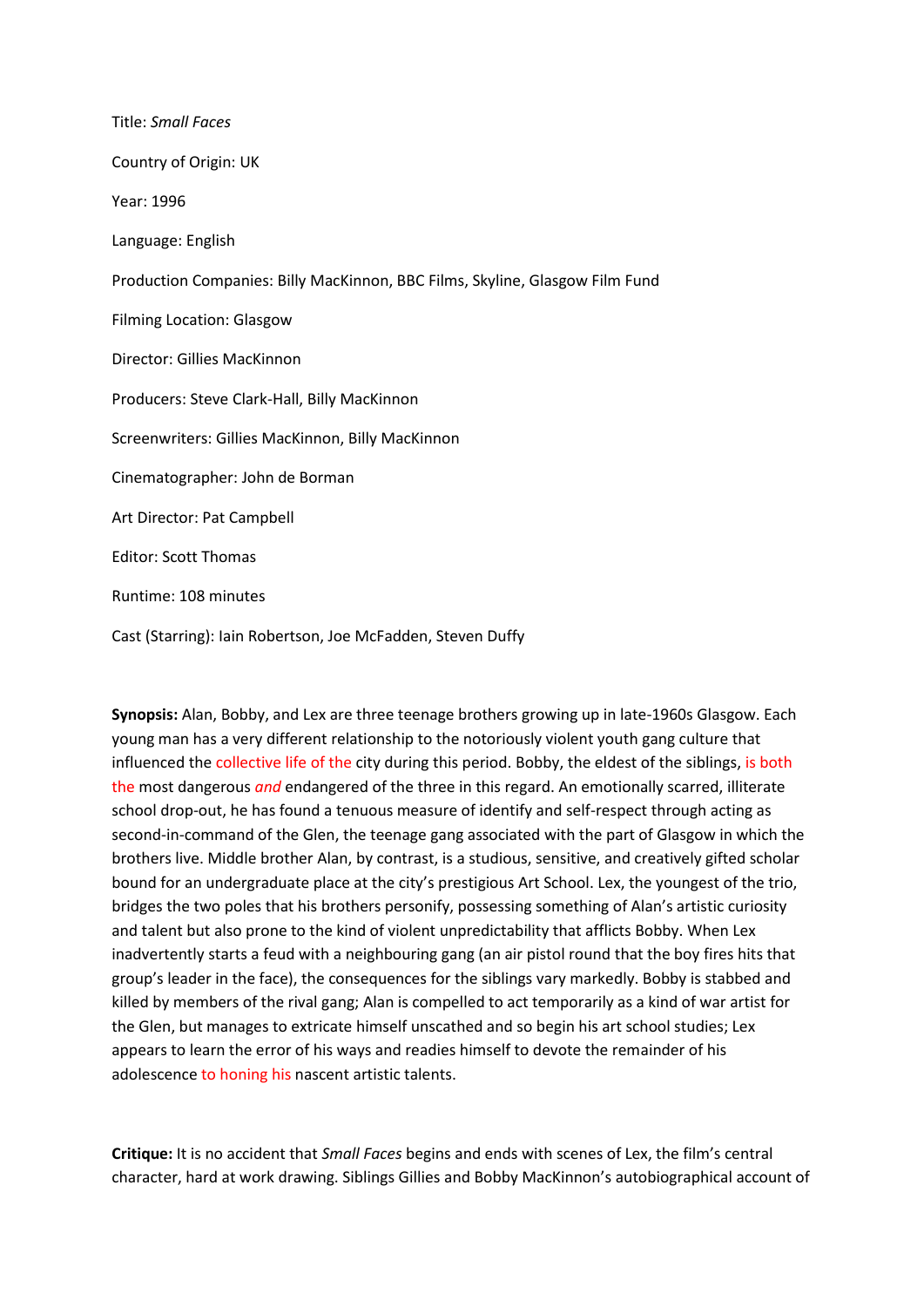growing up on and around the mean streets of gang-ridden late-1960s Glasgow frames itself as a study of the ways in which acts of artistic creation possess the capacity to simultaneously record *and* reconfigure lived moments within individual and collective human experience. Moreover, despite the film's strong element of autobiography, *Small Faces* posits an understanding of art's social origins and impact within which the idea of reconfiguration seems to be of more importance than that of record. Although the movie's opening credits unfold over a vivid portrait of a particular place as it existed at a particular time (Lex's felt-tip pen portrait of Glasgow's gangland boundaries circa 1968), the first thing that viewers actually see is the young man's hand manoeuvring the instrument with which he creates that image. The consequent argument that works of art show the world not as it actually is, but rather, as it appears once radically mediated and manipulated by the resources of individual imagination, is exemplified as much by the entire audio-visual structure of the MacKinnon brothers' movie as it is by the colourful introductory spectacle of Lex's map within the film itself. On one hand, the wildly skewed physical perspective that characterises the boy's drawing might potentially be explained away as an adolescent inability to master the demands of formal technique. But on the other, the subsequent preponderance of quasi-expressionist camera angles and bravura *trompe l'œil*-style perspectival illusions that pepper *Small Faces* stems from an abundance of technical mastery, not naivety, on the filmmakers' part. Within a wider Scottish cinematic context, *Small Faces* thus lies closer to European art cinema-inspired works such as Lynne Ramsay's *Ratcatcher* (1999) or Peter Mullan's *Orphans* (1999) than it does to the more classically social realist portraits of urban deprivation and violence essayed by writers and directors such as Paul Laverty, Ken Loach, and Peter McDougall.

Like his subsequent part-Scottish-set and -funded feature project, the WWI drama *Regeneration* (1997), *Small Faces* testifies to Gillies MacKinnon's considerable directorial talent and ambition. Yet, to date, critics of Scottish cinema have largely overlooked his work. This fact seems doubly strange when one considers that MacKinnon was by far and away the most prolific Scottish filmmaker of the 1990s, directing five theatrical features and a further three films for television during the period in question. Part of the explanation for Scottish film scholars' comparative neglect of such an extensive oeuvre perhaps lies in its pronouncedly cosmopolitan character. The latter involves both the production backgrounds to, and narrative settings of, many of the movies that MacKinnon has made. *Hideous Kinky* (1998), for example, is a British-French co-production with a story that for the most part unfolds in early-1970s Morocco, while *A Simple Twist of Fate* (1994) was a Hollywood studiofunded, American-set remake of George Eliot's nineteenth-century novel *Silas Marner*. The lack of critical attention paid to such films highlights a general issue to do with the very particular terms of reference and definition that Scottish cinema scholars have traditionally adopted within their work. For most critical writers, the canon of features taken to constitute the field of Scottish Cinema is defined with primary reference to considerations of narrative setting and content, rather than the national/cultural background of a given filmmaker or makers. For this reason, Bill Douglas' *Childhood Trilogy* (1972-79) has been examined extensively within Scottish cinema studies, while that director's only other feature, 1987's *Comrades*, a project set in southern England and Australia, has not. Similarly, Bill Forsyth's first four Scottish-set films have been explored far more extensively than the trilogy of American-set and –funded movies that the director produced during the late 1980s and early 1990s.